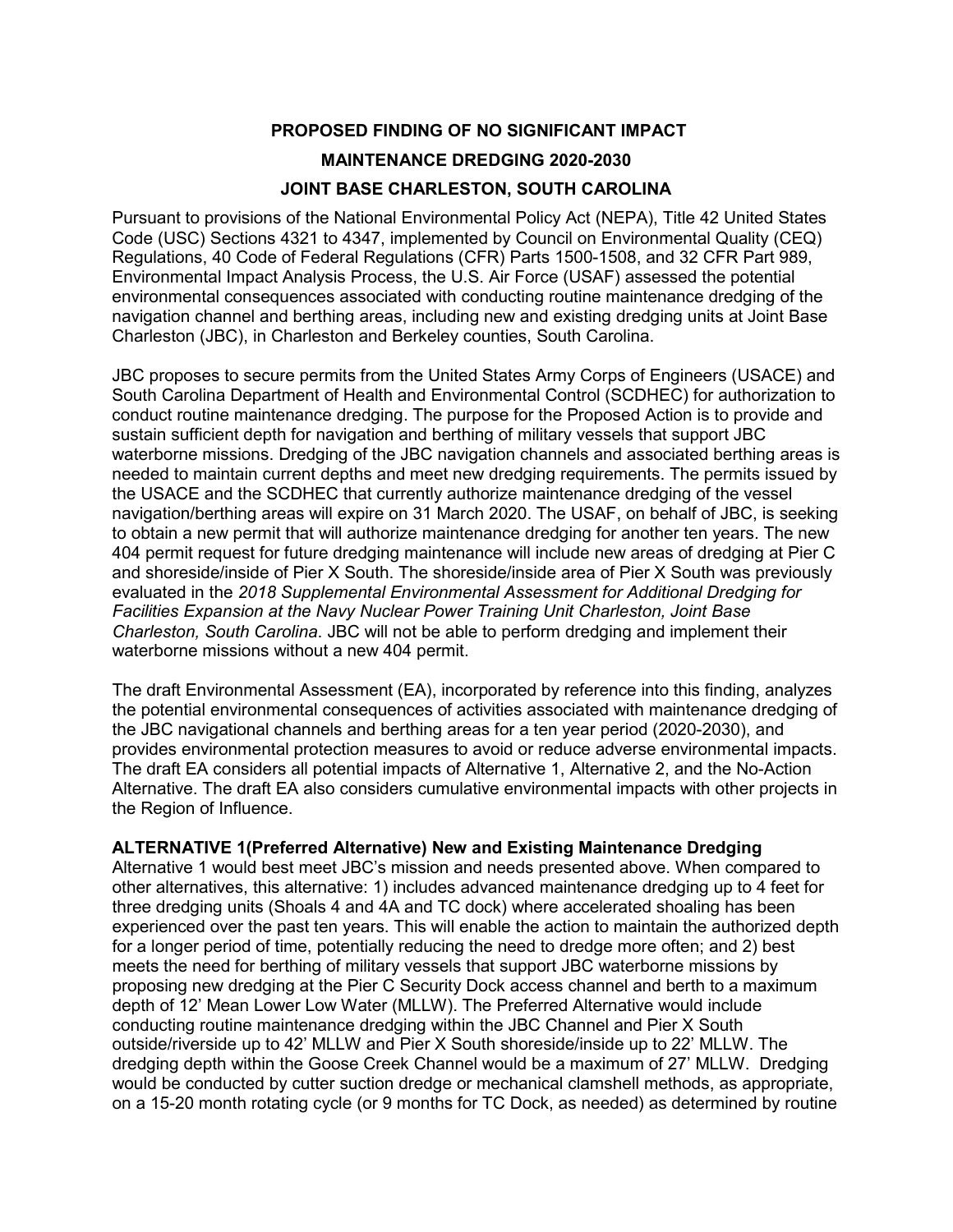depth soundings. Depths are measured at MLLW. The dredged material would be placed, as appropriate, into one or more of the designated upland placement areas which includes Yellow House Creek Placement Area, Joint Base Charleston Placement Area, and Clouter Creek Placement Area. This alternative meets all of the selection standards.

#### **ALTERNATIVE 2 Existing Maintenance Dredging**

This alternative is the same as the preferred action alternative (Alternative 1), with the elimination of advanced dredging of high shoaling areas and new dredging requirements for the Pier C access channel and berth. Elimination of advanced dredging of the high shoaling areas would likely result in the need to dredge these areas on a more frequent basis than Alternative 1 (annual versus every 18 months) due to the rapid accumulation of sediments in these areas that has reduced the navigable capacity of the waterway. The frequency of the additional dredging would be dependent upon the rate at which the sediments accumulate in the high shoaling areas. With current depths at Pier C, JBC missions can still function but would be subject to operational constraints and navigation hazards at low tide. This alternative meets most of the selection standards, but only partially meets the selection standard for minimum navigation depths needed for safe navigation.

#### **NO-ACTION ALTERNATIVE**

Under the No-Action Alternative, the Preferred Alternative (or any of the action alternatives) would not occur and the proposed action would not be met. This alternative entails not applying for a Section 404 permit and conducting routine maintenance dredging of the JBC vessel navigation/berthing areas over a 10-year period after the current permit expires. As a result of no action, sediments will accumulate along the sides and bottom of the channels and in berthing areas, resulting in shoaling that will limit clearance/access for vessels to reach JBC to execute their operational mission. A grounded vessel poses a risk to safe navigation, results in vessel damage, and reduces mission capabilities.

#### **SUMMARY OF FINDINGS**

The analyses of the affected environment and potential environmental consequences of implementing the Preferred Alternative presented in the EA concluded that by implementing standard environmental protection measures and operational planning, the Air Force would be in compliance with all terms and conditions and reporting requirements.

The Air Force has concluded that no significant adverse effects would result to the following resources as a result of the Preferred Alternative: Air Quality, Surface Water Quality, Biological Resources, Coastal Zone Management, and Climate Change. No significant adverse cumulative impacts would result from activities associated with the Preferred Alternative when considered with past, present, or reasonably foreseeable future projects.

**Air Quality:** The Preferred Alternative would not change the project's ability to meet air quality standards. There would be a temporary and localized reduction in air quality during placement due to emissions from the dredge during dredging and upland placement of materials. These impacts would be minor and temporary in nature, and would cease once dredging and placement is completed.

**Water Resources:** The Preferred Alternative would result in short-term increases in turbidity typical of dredging projects. In order to minimize the migration of sediments, the USAF will implement best management practices as appropriate. Any potential impacts to water chemistry such as dissolved oxygen or salinity concentrations, would be short-term and insignificant as new advanced maintenance dredging requirements are minor and new dredging at Pier C is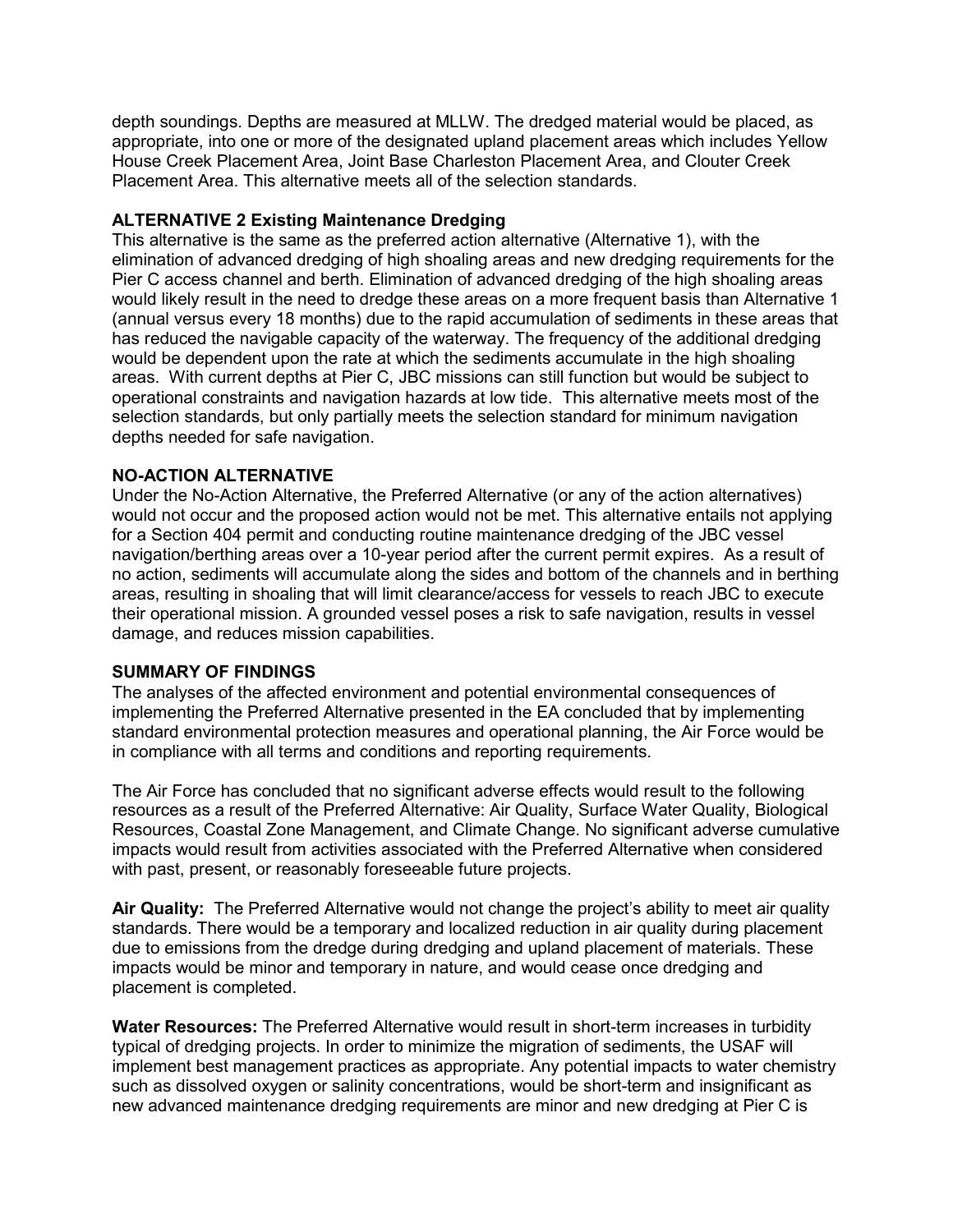relatively small in size and of limited depth. While sediment testing of the JBC channels and berthing areas indicate elevated arsenic levels, these levels are well below the level at which significant adverse impacts would occur. It is not unusual to find elevated levels of arsenic in this region since studies have demonstrated that arsenic is naturally occurring due to high concentrations found in basement rock. Previous sediment testing for the shoreside/inside of Pier X South indicated elevated levels of zinc. In order to limit wildlife exposure to potential dredge material contaminants, the USAF will implement measures including placement of a turbidity curtain around the dredge area, to the maximum extent practicable, and mixing or covering of contaminated dredged material with clean dredged material prior to disposal. Implementation of the Preferred Alternative would still be expected to meet requirements of Sections 404, 401, and 303 of the Federal Clean Water Act and have no applicability to limitations under Sections 301(b) and 302 and requirements of Sections 306 and 307.

**Biological (Natural) Resources:** Potential impacts associated with the Preferred Alternative include temporary and minor impacts to the water column and sub-bottom habitat such as increased turbidity and loss of benthic communities in the dredged areas. Under the Essential Fish Habitat (EFH) consultation requirements of the Magnuson-Stevens Fishery Conservation and Management Act, the proposed project would impact approximately 4.8 miles of estuarine substrates utilized by various life stages of species comprising the red drum, shrimp, and snapper-grouper management complexes. However, the proposed action would not have a significant individual or cumulative adverse impact on EFH or fisheries managed by the South Atlantic Fishery Management Council and the National Marine Fisheries Service (NMFS). NMFS made no conservation recommendations regarding EFH in their concurrence letter dated November 30, 2018.

By letter dated, October 18, 2018, the United States Fish and Wildlife Service (USFWS) concurred with the USAF determination that the dredging activities "may affect, but are not likely to adversely affect", the West Indian manatee. Potential impacts to manatees that may occur as a result of the Preferred Alternative include injuries due to vessel collisions and dredging equipment. The USAF will implement USFWS standard protection guidelines as a conservation measure to avoid impacts to the West Indian manatee. A conclusion of "no effect" was made for the remainder of threatened and endangered species managed by the Service.

The USAF determined that the Preferred Alternative may affect, but is not likely to adversely affect, the Atlantic or shortnose sturgeon species. The USAF submitted an expedited request to NMFS on February 22, 2019 and is currently waiting for written concurrence. The Preferred Alternative would not result in the destruction or adverse modification of any federally designated critical habitat. Potential direct and indirect impacts associated with dredging that may adversely impact Atlantic and shortnose sturgeon include entrainment and/or capture of adults, juveniles, larvae, and eggs by dredging activities, short-term impacts to foraging and refuge habitat, and disruption of migratory pathways. However, the project area where dredging activities will occur is outside the area essential to Atlantic and shortnose sturgeon spawning and dredging activities would not prevent passage through migratory pathways or significantly reduce adequate areas for migration. In addition, the chance of injury or death to Atlantic or shortnose sturgeon from interactions with cutter suction or mechanical clamshell dredging equipment is low as these species are highly mobile and are likely to avoid the areas during construction.

The USAF determined that no sea turtle (effects or) takes are anticipated as a result of the Preferred Alternative. According to South Carolina Department of Natural Resources (SCDNR), sea turtles have only been observed in the Cooper River as far north as Riverfront Park.